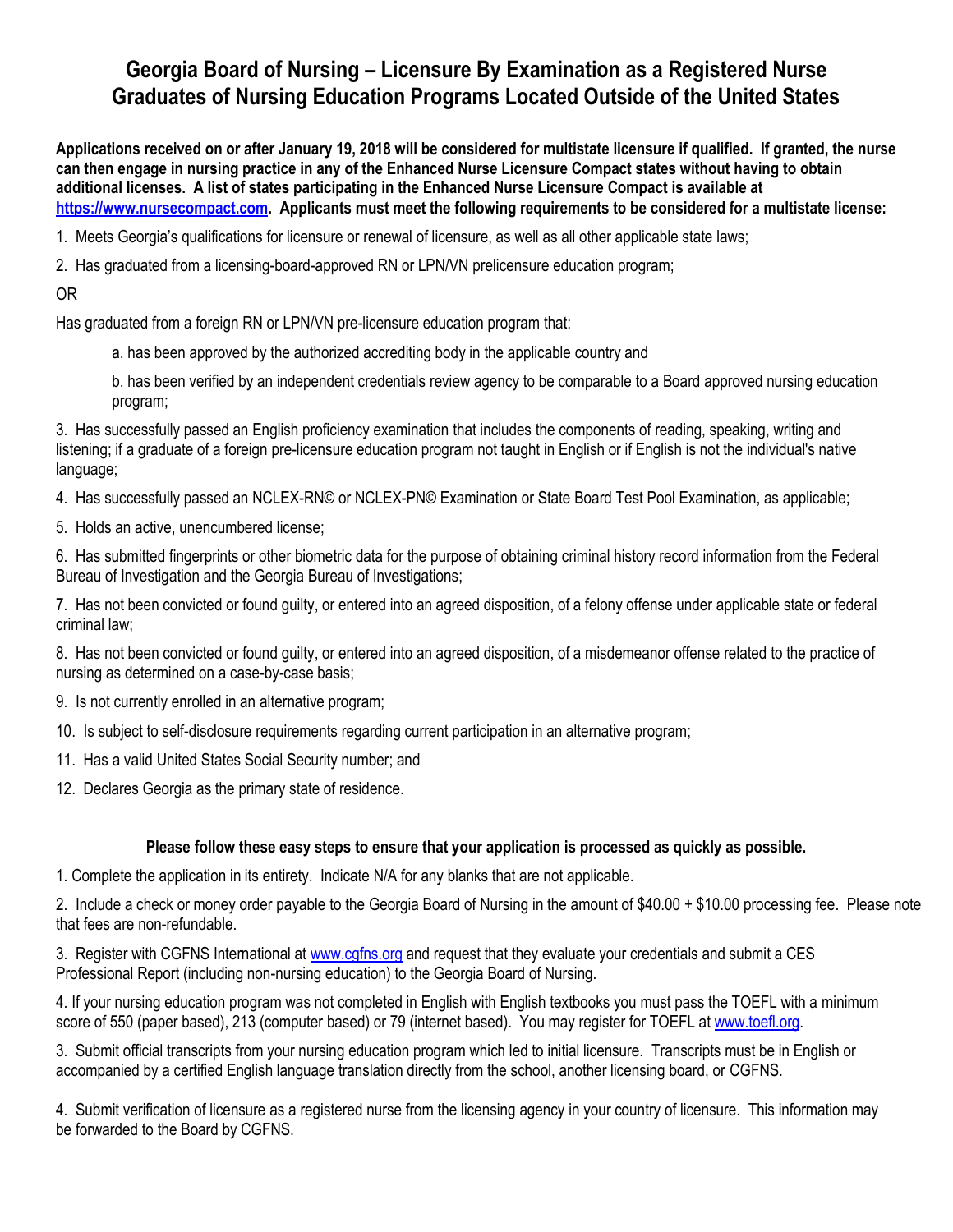5. Board rule 410-2-.03 requires applicants for licensure by examination to pass NCLEX within three years of the date of testing eligibility. Applicants for licensure by examination who have not passed NCLEX within three years of the date of graduation must enroll in and graduate from an approved nursing education program to reestablish testing eligibility

6. Board Rule 410-2-.03 requires applicants for licensure by examination (international) to document one of the following: 1) Five hundred (500) hours of practice as a registered nurse (based on the definition of the "Practice of Nursing" found in O.C.G.A. §43-26-32) within the four years preceding the date of this application; 2) Graduation from a nursing education program as defined in O.C.G.A. § 43-26-3(1.2); or, 3) Completion of a Board approved reentry program within the four years preceding the date of this application. Have your employer complete the attached "Verification of Employment Form" to provide documentation of active practice within the four years preceding the date of this application. To avoid processing delays please submit verifications of employment as part of your application packet.

7. The Board requires applicants to disclose all previous arrests and discipline by other regulatory boards. If you have ever been arrested or disciplined by any other regulatory board or agency please provide a certified copy of the official documents showing the final disposition of the incident as well as a personal, detailed letter of explanation regarding each incident. To avoid processing delays please submit all documentation as part of your application packet.

8. Georgia law requires applicants to submit secure and verifiable documentation regarding their United States citizenship status. Submit a copy of your driver's license, United States passport or other document as indicated on page 3 of the application packet. To avoid processing delays please submit the required documentation as part of your application packet.

9. Have your completed and signed application notarized.

10. Georgia law requires applicants for licensure to complete a criminal background check. Please visit the Board's website at [www.sos.ga.gov/georgia-boa](http://www.sos.ga.gov/plb/nursing)rd-nursing, view the instructions for completing a criminal background check by fingerprinting.

11. If you have a documented disability and require an accommodation under the Americans with Disabilities Act, please visit the Board's website at [www.sos.ga.gov/georgia-boa](http://www.sos.ga.gov/plb/nursing)rd-nursing to search and download the "Request for Accommodation" form. Have your health care provider complete and submit that form with the required documentation using the instructions contained on the form. Please note, accommodation requests must be approved prior to scheduling your test date.

12. Mail your completed application to the Georgia Board of Nursing for processing. Applications are processed in the order in which they are received. To avoid processing delays please be sure to include all required documentation with your application packet. Applications are valid for one year from the date of submission. When mailing your application please use a 9x12 envelope and do not fold or staple any of the documents.

You must not engage in registered nursing practice in Georgia until you are licensed by the Georgia Board of Nursing. Any person practicing or offering to practice nursing or using the title "registered professional nurse," as defined in O.C.G.A. §§ 43-26-1 et.seq. within the State of Georgia, shall be licensed as provided in O.C.G.A. §§ 43-26-1 et.seq.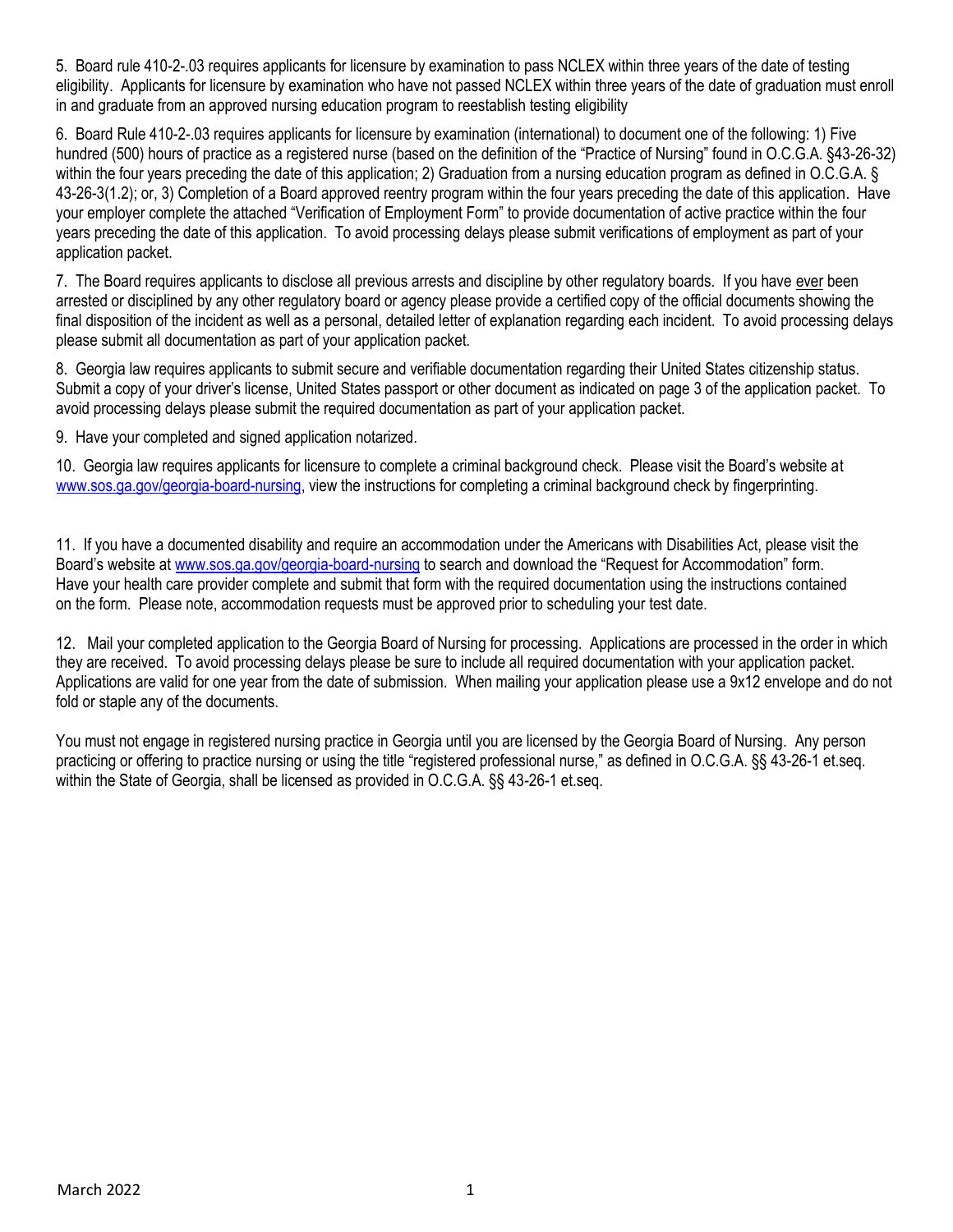

# **Georgia Board of Nursing**

237 Coliseum Drive Macon, Georgia 31217 (404) 424-9966 www.sos.ga.g[ov/georgia-board-nursing](http://www.sos.ga.gov/plb/nursing)

# **Application for Licensure By Examination as a Registered Nurse (Graduates of International Programs) Application Fee \$40.00 +\$10.00 Processing Fee Fees Are Nonrefundable**

| Date Entered <b>Example 2018</b> |
|----------------------------------|
| Receipt #                        |
| Submitted \$                     |
| Certificate #                    |
| Date Issued                      |

**Please check this box if you are a military spouse or a transitioning service member of the United States armed forces (including** the National Guard).

| <b>Demographic Information</b>                                                                                                                                                                                                                                                                                                                                |                                                     |                          |  |  |  |
|---------------------------------------------------------------------------------------------------------------------------------------------------------------------------------------------------------------------------------------------------------------------------------------------------------------------------------------------------------------|-----------------------------------------------------|--------------------------|--|--|--|
|                                                                                                                                                                                                                                                                                                                                                               | Please Print Legibly or Type all Information        |                          |  |  |  |
| Last Name:                                                                                                                                                                                                                                                                                                                                                    | First Name:                                         |                          |  |  |  |
| Middle Name:                                                                                                                                                                                                                                                                                                                                                  | Previous Name(s):                                   |                          |  |  |  |
| Social Security Number:                                                                                                                                                                                                                                                                                                                                       | Date of Birth:                                      |                          |  |  |  |
| Gender:<br>Female<br>Male<br>$\Box$<br>⊓                                                                                                                                                                                                                                                                                                                      | Email:                                              |                          |  |  |  |
| Physical Address Information - Applicants must provide a physical address of record.                                                                                                                                                                                                                                                                          | A post office box is not acceptable for this field. |                          |  |  |  |
| Physical Address:                                                                                                                                                                                                                                                                                                                                             |                                                     |                          |  |  |  |
| City:                                                                                                                                                                                                                                                                                                                                                         | State:                                              | Zip:                     |  |  |  |
| Mailing Address Information - Pursuant to O.C.G.A. §43-1-2(k), if issued a license, your mailing address and license number are public<br>information and will appear on the Board's website. A post office box may be used for this field.                                                                                                                   |                                                     |                          |  |  |  |
| Mailing Address:                                                                                                                                                                                                                                                                                                                                              |                                                     |                          |  |  |  |
|                                                                                                                                                                                                                                                                                                                                                               |                                                     |                          |  |  |  |
| City:                                                                                                                                                                                                                                                                                                                                                         | State:                                              | Zip                      |  |  |  |
| Phone:                                                                                                                                                                                                                                                                                                                                                        | Alternate Phone:                                    |                          |  |  |  |
|                                                                                                                                                                                                                                                                                                                                                               | <b>Declaration of Primary State of Residency</b>    |                          |  |  |  |
| To be considered for a multistate license, Georgia must be your primary state of residency.                                                                                                                                                                                                                                                                   |                                                     |                          |  |  |  |
| I declare Georgia as my primary state of residency and I am providing a Georgia address.                                                                                                                                                                                                                                                                      |                                                     | Yes<br>No<br>$\Box$<br>0 |  |  |  |
| If you do not have a current Georgia mailing address, you must provide one of the documents in the section titled Declaration of<br>Primary State of Residence in the instructions. If Georgia is not your primary state of residence, you are not eligible for a Georgia<br>multistate license.                                                              |                                                     |                          |  |  |  |
| Do you hold an active enhanced Nurse Licensure Compact multistate license in another state?<br>No<br>Yes<br>П<br>Please note, a nurse may only hold one multistate license. If you currently hold a multistate license in another jurisdiction and you are<br>not changing your primary state of residency to Georgia you should not submit this application. |                                                     |                          |  |  |  |
|                                                                                                                                                                                                                                                                                                                                                               |                                                     |                          |  |  |  |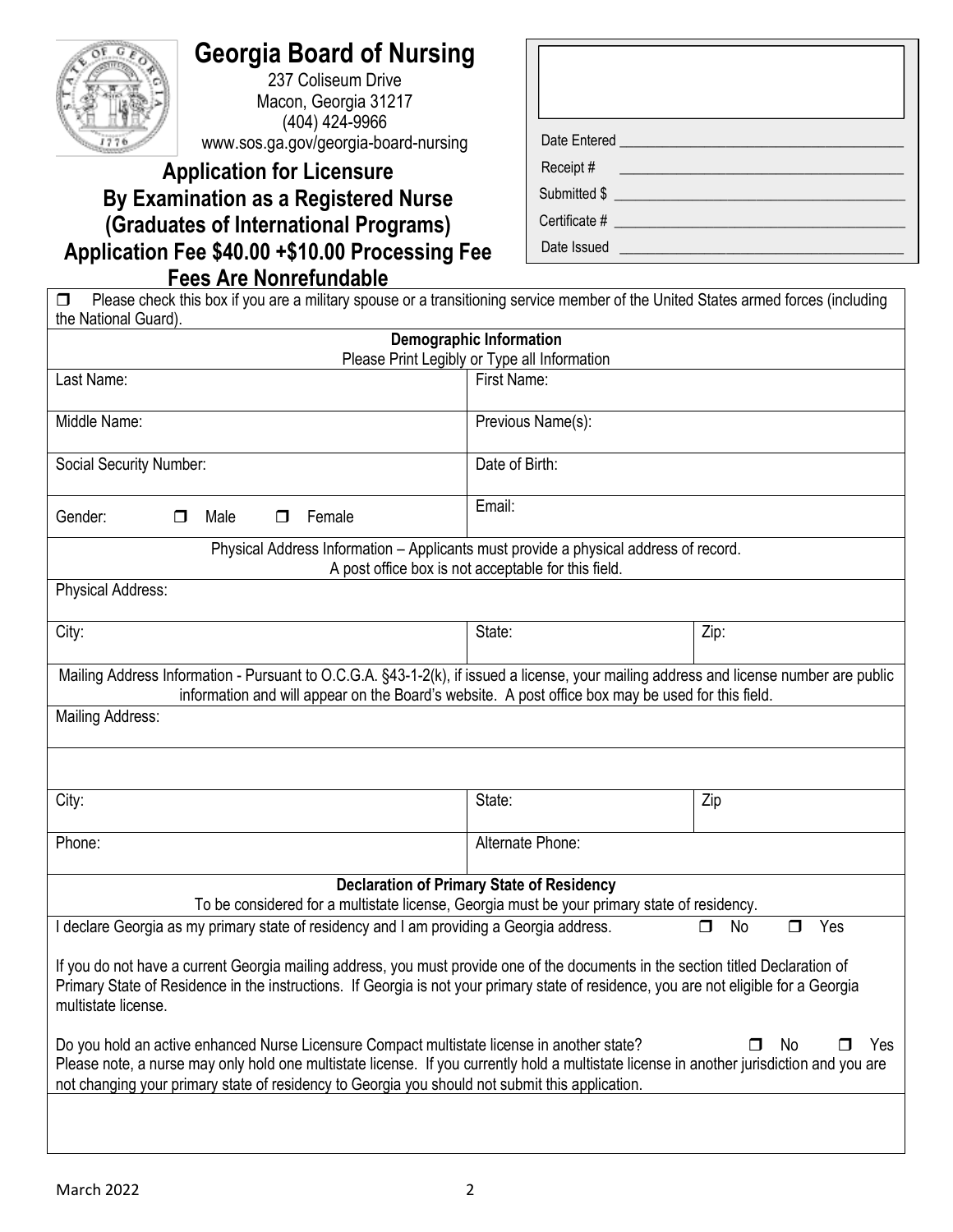| <b>Nursing Education Information</b><br>To be considered for licensure, your nursing education program must meet the requirements of O.C.G.A. §43-26-3(1.2). Submit official<br>transcripts verifying your degree/graduation date from your nursing education program.                                                                                   |                          |                              |                                       |                                                      |                                          |                              |
|----------------------------------------------------------------------------------------------------------------------------------------------------------------------------------------------------------------------------------------------------------------------------------------------------------------------------------------------------------|--------------------------|------------------------------|---------------------------------------|------------------------------------------------------|------------------------------------------|------------------------------|
| Name of Basic Nursing Education Program:                                                                                                                                                                                                                                                                                                                 |                          |                              |                                       |                                                      |                                          |                              |
| Location of Basic Nursing<br>State:<br>City:<br>Country:<br>Education Program:                                                                                                                                                                                                                                                                           |                          |                              |                                       |                                                      |                                          |                              |
| Date of Graduation:                                                                                                                                                                                                                                                                                                                                      |                          | Degree Awarded:<br>□         | $\Box$<br><b>Baccalaureate Degree</b> | Diploma<br>$\Box$<br>$\Box$                          | Associate Degree<br>Master's Degree<br>⊓ | Other                        |
| Have you previously applied to take NCLEX in this or any other state?<br>If yes, please list the state in which you applied and the date of examination:                                                                                                                                                                                                 |                          |                              |                                       | <b>No</b><br>$\Box$<br>$\Box$                        | Yes                                      |                              |
| <b>State</b>                                                                                                                                                                                                                                                                                                                                             | <b>Date</b>              |                              |                                       | <b>State</b>                                         | <b>Date</b>                              |                              |
|                                                                                                                                                                                                                                                                                                                                                          |                          |                              |                                       |                                                      |                                          |                              |
|                                                                                                                                                                                                                                                                                                                                                          |                          |                              |                                       |                                                      |                                          |                              |
|                                                                                                                                                                                                                                                                                                                                                          |                          |                              |                                       |                                                      |                                          |                              |
| If you have previously been authorized to take NCLEX in another state or jurisdiction, why are you seeking licensure by examination in                                                                                                                                                                                                                   |                          |                              |                                       |                                                      |                                          |                              |
|                                                                                                                                                                                                                                                                                                                                                          |                          | <b>Licensure Information</b> |                                       |                                                      |                                          |                              |
| Please list the country where you were initially licensed as a registered nurse:                                                                                                                                                                                                                                                                         |                          |                              |                                       |                                                      |                                          |                              |
| Please list the country where you are currently licensed as a registered nurse:                                                                                                                                                                                                                                                                          |                          |                              |                                       |                                                      |                                          |                              |
| <b>Active Practice Information</b>                                                                                                                                                                                                                                                                                                                       |                          |                              |                                       |                                                      |                                          |                              |
| Board Rule 410-2-.03 requires that applicants document one of the following:                                                                                                                                                                                                                                                                             |                          |                              |                                       |                                                      |                                          |                              |
| I have practiced as a registered nurse (based on the definition of the "Practice of Nursing" found in O.C.G.A. §43-26-3) at least five<br>hundred (500) hours within the four (4) years preceding the date of this application and have provided the employment information on<br>the grid below:                                                        |                          |                              |                                       |                                                      |                                          |                              |
|                                                                                                                                                                                                                                                                                                                                                          |                          |                              |                                       |                                                      | No<br>□                                  | Yes<br>$\Box$                |
| I have not practiced as a registered nurse (based on the definition of the "Practice of Nursing" found in O.C.G.A. §43-26-3) at least five<br>hundred (500) hours within the four (4) years preceding the date of this application and understand that I am required to complete a<br>Board approved reentry program as defined in Board Rule 410-4-.03. |                          |                              |                                       |                                                      |                                          |                              |
|                                                                                                                                                                                                                                                                                                                                                          |                          |                              |                                       |                                                      | No<br>$\Box$                             | Yes<br>□                     |
| <b>Employer Name and Address</b>                                                                                                                                                                                                                                                                                                                         | Location<br>(City/State) |                              | Position/Title                        | Dates of Employment<br>(Month/Year to<br>Month/Year) | <b>RN</b><br>Licensure<br>Required       | Number of<br>Hours<br>Worked |
|                                                                                                                                                                                                                                                                                                                                                          |                          |                              |                                       |                                                      |                                          |                              |
|                                                                                                                                                                                                                                                                                                                                                          |                          |                              |                                       |                                                      |                                          |                              |
|                                                                                                                                                                                                                                                                                                                                                          |                          |                              |                                       |                                                      |                                          |                              |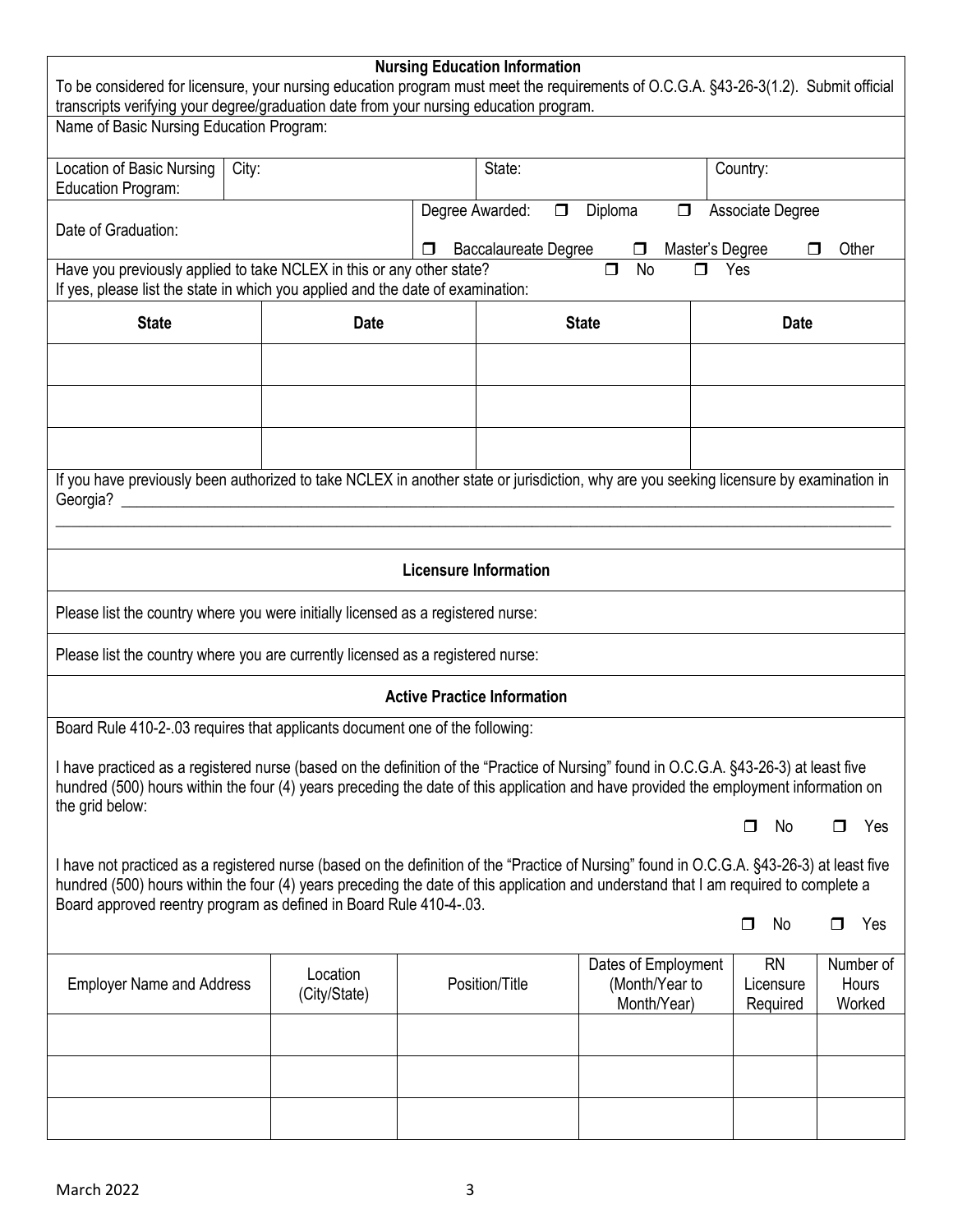| A completed verification of employment form must be submitted for each employer listed on this grid.<br>If your employer uses a third party to verify employment it is the applicant's responsibility to obtain the employment<br>documentation and submit it with the application packet.                                                                                         |  |                                                                                                                      |  |        |     |        |     |  |
|------------------------------------------------------------------------------------------------------------------------------------------------------------------------------------------------------------------------------------------------------------------------------------------------------------------------------------------------------------------------------------|--|----------------------------------------------------------------------------------------------------------------------|--|--------|-----|--------|-----|--|
|                                                                                                                                                                                                                                                                                                                                                                                    |  | <b>Native Language Information</b>                                                                                   |  |        |     |        |     |  |
| Is English your native language?                                                                                                                                                                                                                                                                                                                                                   |  |                                                                                                                      |  | $\Box$ | No  | ⊓      | Yes |  |
| Was your nursing education program (including textbooks and instruction) conducted in English?                                                                                                                                                                                                                                                                                     |  | <b>CGFNS</b>                                                                                                         |  |        | No  |        | Yes |  |
| Register with CGFNS International at www.cgfns.org and request that they evaluate your credentials and submit a CES Professional<br>Report (including non-nursing education) to the Georgia Board of Nursing.                                                                                                                                                                      |  |                                                                                                                      |  |        |     |        |     |  |
| <b>CGFNS Identification Number</b>                                                                                                                                                                                                                                                                                                                                                 |  |                                                                                                                      |  |        |     |        |     |  |
|                                                                                                                                                                                                                                                                                                                                                                                    |  | <b>Criminal and Disciplinary Information</b>                                                                         |  |        |     |        |     |  |
|                                                                                                                                                                                                                                                                                                                                                                                    |  | Failure to reveal an offense, arrest, ticket, or citation may subject your license to a disciplinary order and fine. |  |        |     |        |     |  |
| Have you ever been arrested?                                                                                                                                                                                                                                                                                                                                                       |  |                                                                                                                      |  |        | No. |        | Yes |  |
| If yes, please submit, with your application, a certified copy of the court records showing the final disposition of all charges and letter<br>of explanation which addresses each charge.                                                                                                                                                                                         |  |                                                                                                                      |  |        |     |        |     |  |
| Note: The answer to this question is "Yes" if an arrest or conviction has been pardoned, expunged, dismissed or deferred, you pled<br>and completed probation under First Offender and/or your civil rights have been restored and/or you have received legal advice that<br>the offense will not appear on your criminal record.                                                  |  |                                                                                                                      |  |        |     |        |     |  |
| Has any licensing authority in Georgia or any other jurisdiction ever refused to issue you a license or ever revoked, annulled,<br>cancelled, accepted surrender of, suspended, placed on probation, refused to renew a professional license, certificate or multi-state<br>privilege held by you now or previously, or ever fined, censured, reprimanded or otherwise disciplined |  |                                                                                                                      |  |        |     |        |     |  |
| you?                                                                                                                                                                                                                                                                                                                                                                               |  |                                                                                                                      |  |        | N٥  |        | Yes |  |
| Within the past five (5) years have you been addicted to and/or treated for the use of alcohol or any other<br>drug?                                                                                                                                                                                                                                                               |  |                                                                                                                      |  | ◻      | No  |        | Yes |  |
| Are you currently under investigation or is a disciplinary action pending against your nursing license or any other license or<br>certification you hold in any state or territory of the United States?                                                                                                                                                                           |  |                                                                                                                      |  |        |     |        |     |  |
|                                                                                                                                                                                                                                                                                                                                                                                    |  |                                                                                                                      |  | П      | No  |        | Yes |  |
| Are you currently a participant in a state board/designee monitoring program including alternative to discipline, diversion or a peer<br>assistance<br>program?                                                                                                                                                                                                                    |  |                                                                                                                      |  |        |     |        |     |  |
|                                                                                                                                                                                                                                                                                                                                                                                    |  |                                                                                                                      |  | □      | No  | П      | Yes |  |
| Have you ever been terminated from an alternative to discipline, diversion, or a peer assistance program due to unsuccessful<br>completion?                                                                                                                                                                                                                                        |  |                                                                                                                      |  | □      | No  | $\Box$ | Yes |  |
| Do you currently possess any condition which may in any way impair your ability to practice or otherwise alter your behavior as it<br>relates to the practice of nursing?                                                                                                                                                                                                          |  |                                                                                                                      |  |        | No  | □      | Yes |  |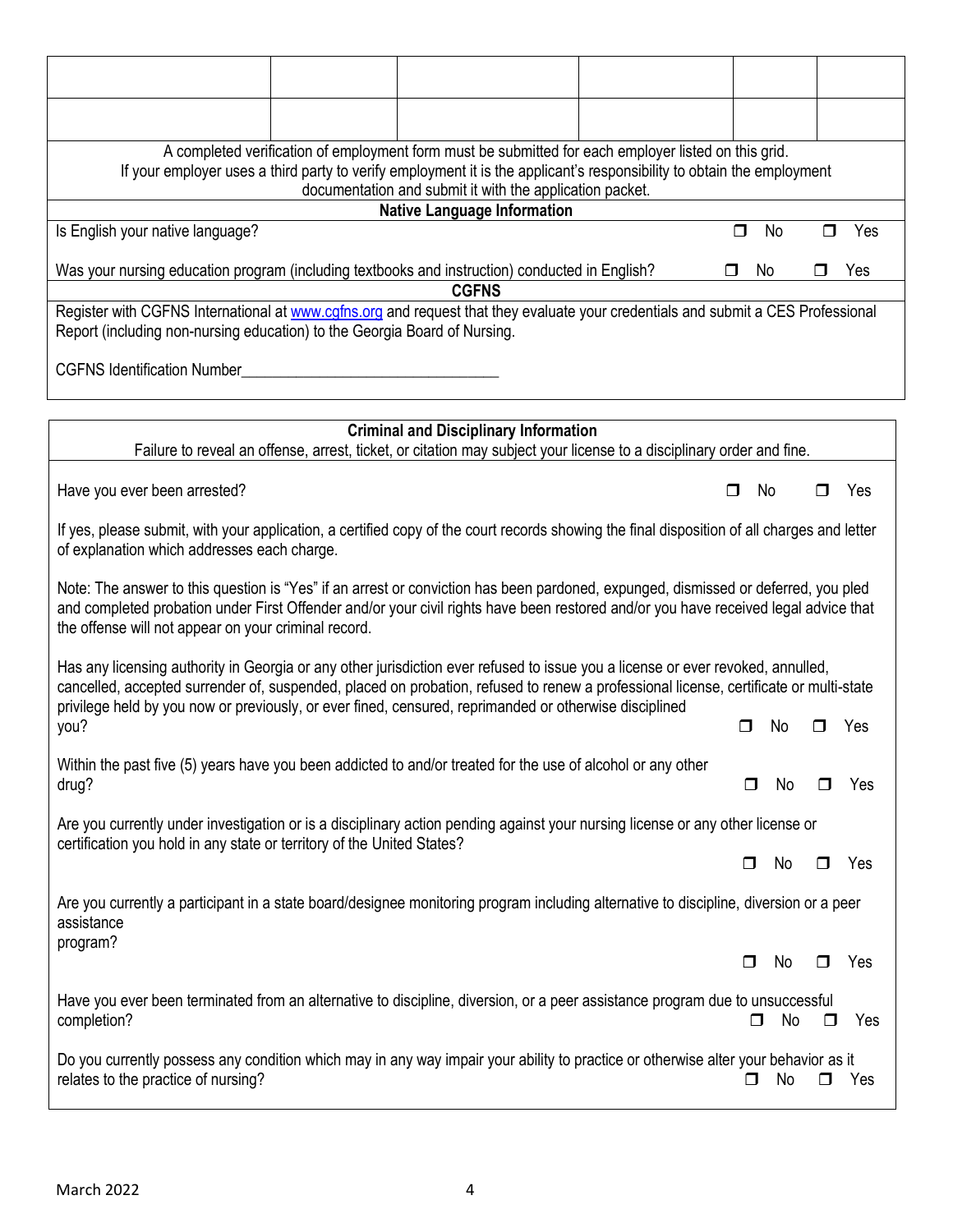#### **Citizenship and Immigration Information**

Georgia law requires applicants to submit a copy of your Secure and Verifiable Document. This includes a copy of your driver's license, United States Passport or a copy of your current immigration document(s) which includes your alien identification number, I-94 number and SEVIS ID if required.

A complete list of secure and verifiable documents published under the authority of O.C.G.A. § 50-36-2, contains documents that are verifiable for identification purposes, and documents on this list may not necessarily be indicative of residency or immigration status. This list may be found on the Board's website at this address: [www.sos.ga.gov/georgia-board-nursing](http://sos.ga.gov/admin/files/svd2013.pdf)

### Applicant Affidavit

I hereby swear and affirm that all information provided in this application is true and correct to the best of my knowledge and belief. I further swear and affirm that I have read and understand the current state laws and rules and regulations of the Georgia Board of Nursing and I agree to abide by these laws and rules, as amended from time to time.

By signing this application, electronically or otherwise, I hereby swear and affirm one of the following to be true and accurate pursuant to O.C.G.A. § 50-36-1:

- 1) \_\_\_\_\_\_ I am a United States citizen 18 years of age or older. Please submit a copy of your current Secure and Verifiable Document(s) such as driver's license, passport, or other lawful document.
- 2) \_\_\_\_\_\_\_ I am not a United States citizen, but I am a legal permanent resident of the United States 18 years of age or older, or I am a qualified alien or non-immigrant under the Federal Immigration and Nationality Act 18 years of age or older with an alien number issued by the Department of Homeland Security or other federal immigration agency. Please submit a copy of your current immigration document(s) which includes either your Alien number or your I-94 number and, if needed, SEVIS number.

Under penalties of perjury, I understand that any false or misleading information in, or in connection with my application, may be cause for denial or revocation of licensure. In making the above attestation, I understand that any failure to make full and accurate disclosures may result in disciplinary action by the Georgia Board of Nursing and/or criminal prosecution.

 $\_$  , and the set of the set of the set of the set of the set of the set of the set of the set of the set of the set of the set of the set of the set of the set of the set of the set of the set of the set of the set of th Printed Name of Applicant Applicant Applicant Signature Applicant Signature

Sworn to and subscribed before me this \_\_\_\_\_\_ day of \_\_\_\_\_\_\_\_\_\_\_\_, 20\_\_\_\_\_.

 $\_$  , and the set of the set of the set of the set of the set of the set of the set of the set of the set of the set of the set of the set of the set of the set of the set of the set of the set of the set of the set of th Signature of Notary Public Commission Expiration Date

**- THIS FORM MUST BE SIGNED IN THE PRESENCE OF A NOTARY -**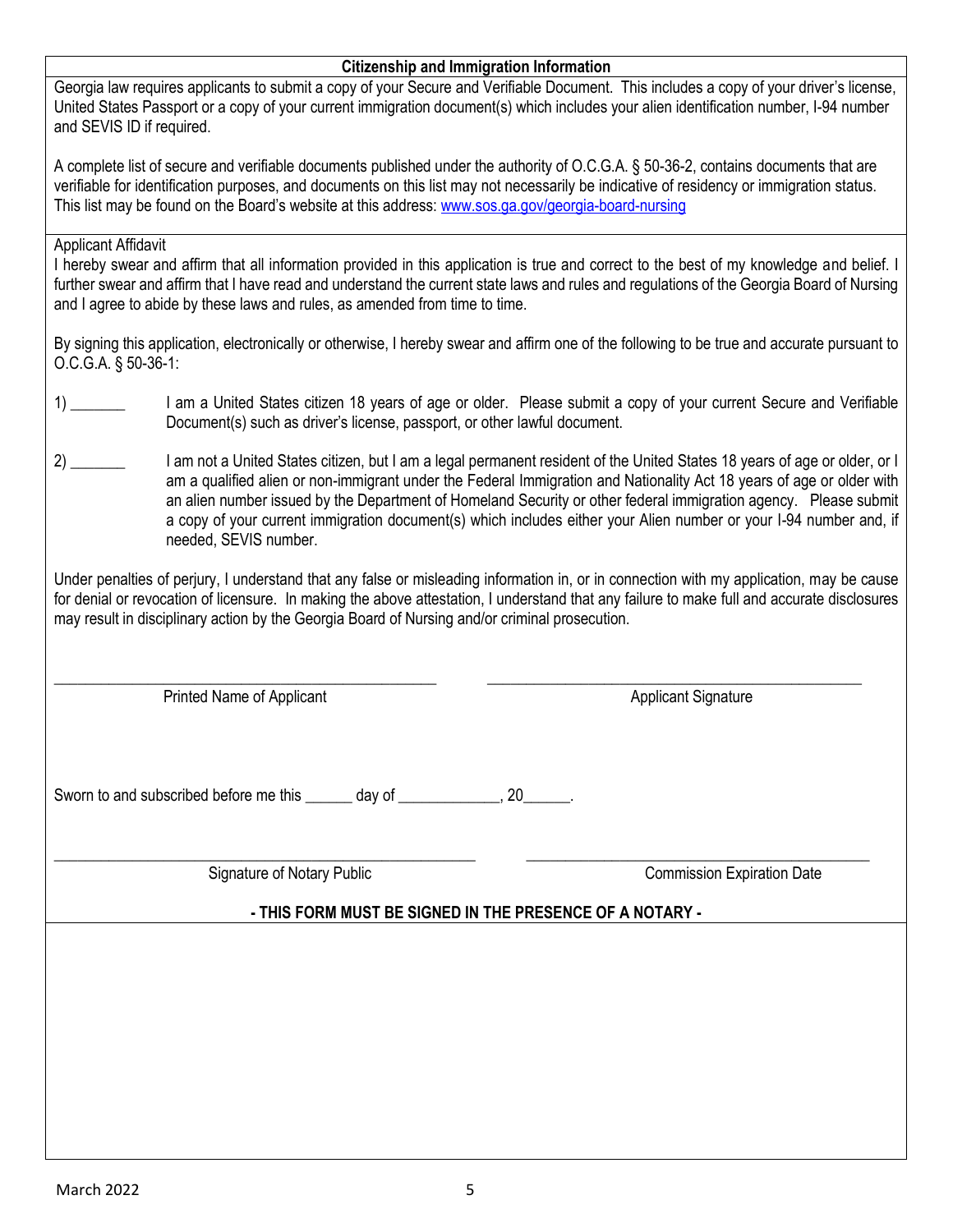To ensure that your application is complete, please use the following checklist:

- Enclose a check or money order payable to the Georgia Board of Nursing in the amount of \$40.00 + \$10.00 processing fee. Remember - fees are nonrefundable.

**Application Checklist**

- Enclose an official copy of your nursing education transcripts.
- Enclose secure and verifiable documentation of United States citizenship or legal immigration status.
- Register for your criminal background check with Gemalto/GAPS.
- Submit your completed application to:

Georgia Board of Nursing 237 Coliseum Drive Macon, Georgia 31217 404-424-9966 ww[w.sos.ga.gov/georgia-board-n](http://www.sos.ga.gov/plb/nursing)ursing

You may check your application status by visiting the Board's website at [www.sos.ga.gov/georgia-boa](http://www.sos.ga.gov/plb/nursing)rd-nursing and click on "Licensing Services" and "Application Status."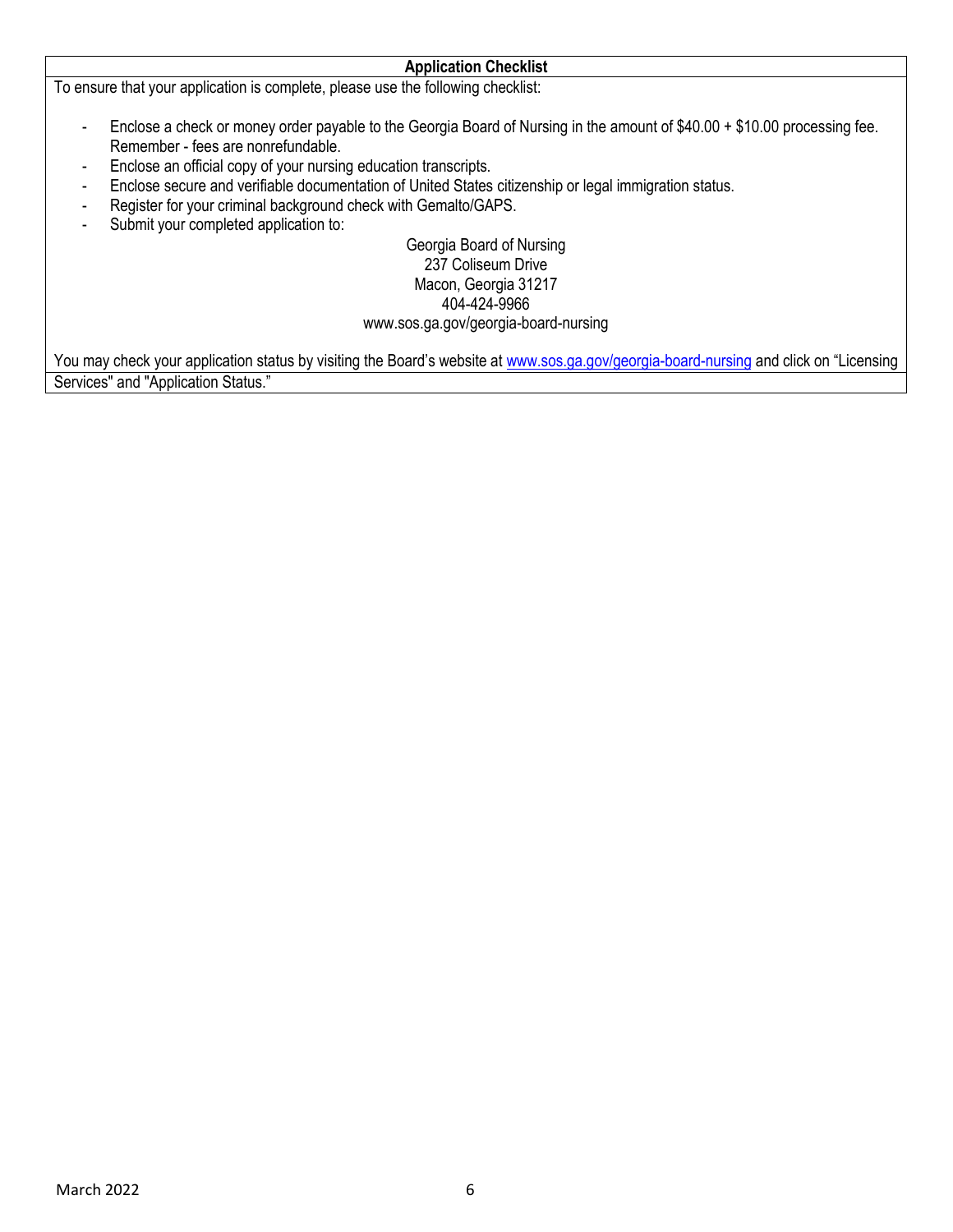#### **GEORGIA BOARD OF NURSING**

237 Coliseum Drive Macon, Georgia 31217

# **VERIFICATION OF EMPLOYMENT FOR APPLICANTS FOR LICENSURE BY EXAMINATION (GRADUATES OF INTERNATIONAL NURSING EDUCATION PROGRAMS)**

| Section I (To be completed by applicant)<br>Submit this form to your employer to verify your employment and the numbers of hours worked. The name and address of your employer on this<br>form must match the name and address you listed under "Employment History" on your application. Ask the employer to complete this form and<br>place it in a sealed envelope for you to submit with your application or submit it by email to nursing@sos.ga.gov or by fax to 877-371-5712.                                           |                              |      |  |  |  |  |
|--------------------------------------------------------------------------------------------------------------------------------------------------------------------------------------------------------------------------------------------------------------------------------------------------------------------------------------------------------------------------------------------------------------------------------------------------------------------------------------------------------------------------------|------------------------------|------|--|--|--|--|
| Applicant Last Name:                                                                                                                                                                                                                                                                                                                                                                                                                                                                                                           | <b>Applicant First Name:</b> |      |  |  |  |  |
| Physical Address:                                                                                                                                                                                                                                                                                                                                                                                                                                                                                                              |                              |      |  |  |  |  |
| City:                                                                                                                                                                                                                                                                                                                                                                                                                                                                                                                          | State:                       | Zip: |  |  |  |  |
|                                                                                                                                                                                                                                                                                                                                                                                                                                                                                                                                |                              |      |  |  |  |  |
| Phone:                                                                                                                                                                                                                                                                                                                                                                                                                                                                                                                         | Email:                       |      |  |  |  |  |
| I do hereby consent to and authorize the release of any and all records and information concerning my employment to the Georgia Board of Nursing.<br>I understand this information is required as part of the application for licensure process.<br><b>Applicant Signature</b><br>Date                                                                                                                                                                                                                                         |                              |      |  |  |  |  |
|                                                                                                                                                                                                                                                                                                                                                                                                                                                                                                                                |                              |      |  |  |  |  |
| Section II (To be completed by employer)<br>Please complete the form in its entirety. A separate form must be completed for each position held. Be sure to accurately document the<br>employee's position/title and whether or not licensure as a registered nurse was required. The completed and notarized form may be provided to<br>the applicant or submitted directly to the Georgia Board of Nursing by email to nursing@sos.ga.gov or by fax to 877-371-5712.<br>Facility/Business/Employer Name:<br>Physical Address: |                              |      |  |  |  |  |
| City:                                                                                                                                                                                                                                                                                                                                                                                                                                                                                                                          | State:                       | Zip: |  |  |  |  |
| Phone:                                                                                                                                                                                                                                                                                                                                                                                                                                                                                                                         | Email:                       |      |  |  |  |  |
| Employee's Position/Title:                                                                                                                                                                                                                                                                                                                                                                                                                                                                                                     |                              |      |  |  |  |  |

Is an RN license a qualification/requirement for employment in this position? □ No Yes □

| If different location than the employer listed above, please identify the physical location where the employee practiced |  |  |  |
|--------------------------------------------------------------------------------------------------------------------------|--|--|--|
| Facility/Business/Employer Name:                                                                                         |  |  |  |

| City:  | State: | Zip: |
|--------|--------|------|
| Phone: | Email: |      |
|        |        |      |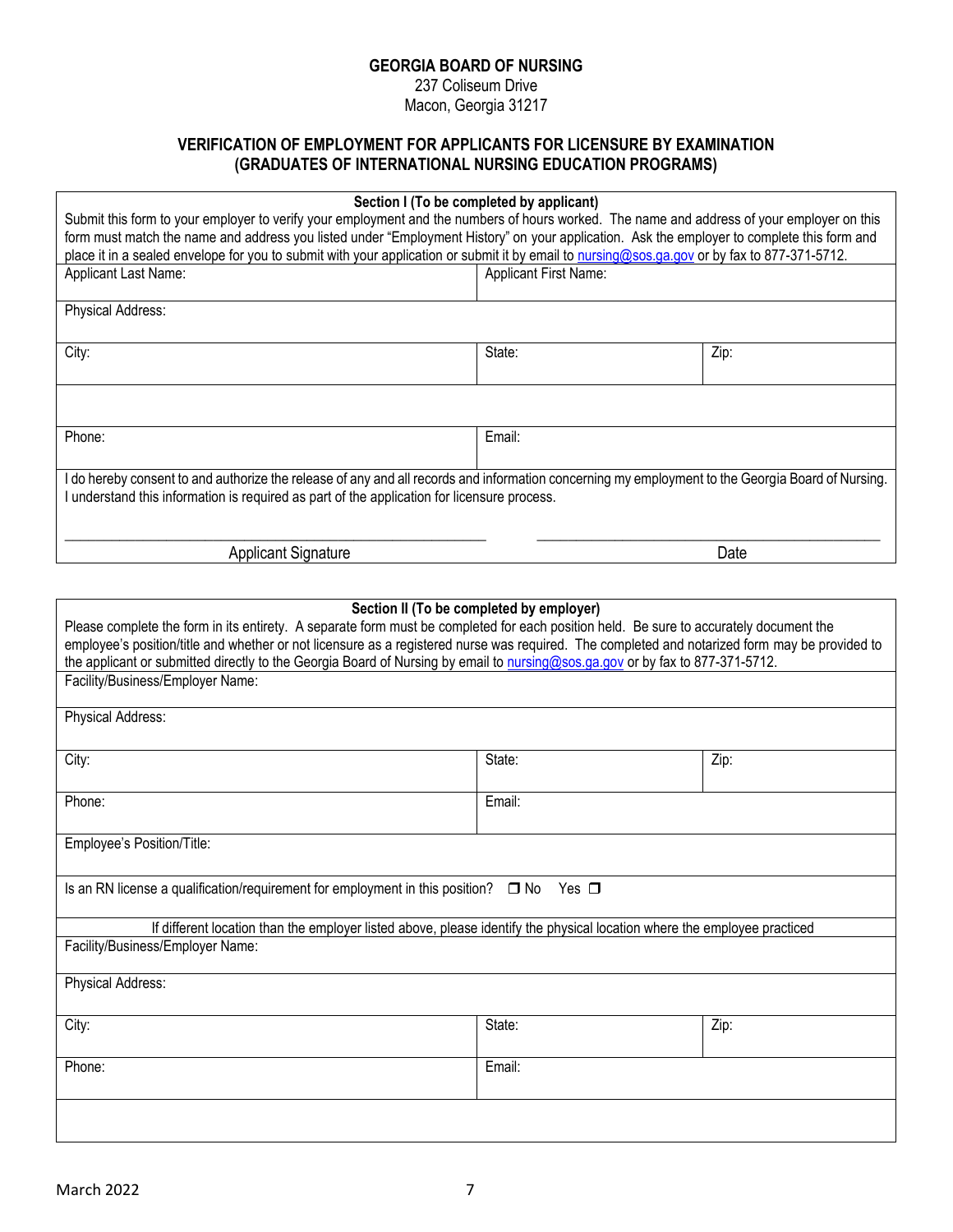| Dates of Employment:                                                                  |                  |              |  |  |  |
|---------------------------------------------------------------------------------------|------------------|--------------|--|--|--|
| Employed From                                                                         | (Month/Year) to  | (Month/Year) |  |  |  |
| Were there any periods of extended absence during employment? $\Box$ No<br>Yes $\Box$ |                  |              |  |  |  |
| If yes, please provide dates"                                                         | _(Month/Year) to | (Month/Year) |  |  |  |

|      | Please complete the grid below: |                              |  |
|------|---------------------------------|------------------------------|--|
| Year | <b>Hours Worked</b><br>Per Year | <b>Job Title/Description</b> |  |
|      |                                 |                              |  |
|      |                                 |                              |  |
|      |                                 |                              |  |
|      |                                 |                              |  |
|      |                                 |                              |  |
|      |                                 |                              |  |

I hereby certify that I am the custodian of records at the facility listed on this form and the information submitted on this form are true and correct statements of this applicant's employment with our facility.

\_\_\_\_\_\_\_\_\_\_\_\_\_\_\_\_\_\_\_\_\_\_\_\_\_\_\_\_\_\_\_\_\_\_\_\_\_\_\_\_\_\_\_\_\_\_\_\_\_\_\_\_\_\_\_\_\_ \_\_\_\_\_\_\_\_\_\_\_\_\_\_\_\_\_\_\_\_\_\_\_\_\_\_\_\_\_\_\_\_\_\_\_\_\_\_\_\_\_\_\_\_ Employer Representative Printed Name **Employer Representative Title** 

\_\_\_\_\_\_\_\_\_\_\_\_\_\_\_\_\_\_\_\_\_\_\_\_\_\_\_\_\_\_\_\_\_\_\_\_\_\_\_\_\_\_\_\_\_\_\_\_\_\_\_\_\_\_\_\_\_ Employer Representative Signature

Sworn to and subscribed before me this \_\_\_\_\_\_ day of \_\_\_\_\_\_\_\_\_\_\_\_, 20\_\_\_\_

\_\_\_\_\_\_\_\_\_\_\_\_\_\_\_\_\_\_\_\_\_\_\_\_\_\_\_\_\_\_\_\_\_\_\_\_\_\_\_\_\_\_\_\_\_\_\_\_\_\_\_\_\_\_\_\_\_ \_\_\_\_\_\_\_\_\_\_\_\_\_\_\_\_\_\_\_\_\_\_\_\_\_\_\_\_\_\_\_\_\_\_\_\_\_\_\_\_\_\_\_\_ Signature of Notary Public Commission Expiration Date

**- THIS FORM MUST BE SIGNED IN THE PRESENCE OF A NOTARY -**